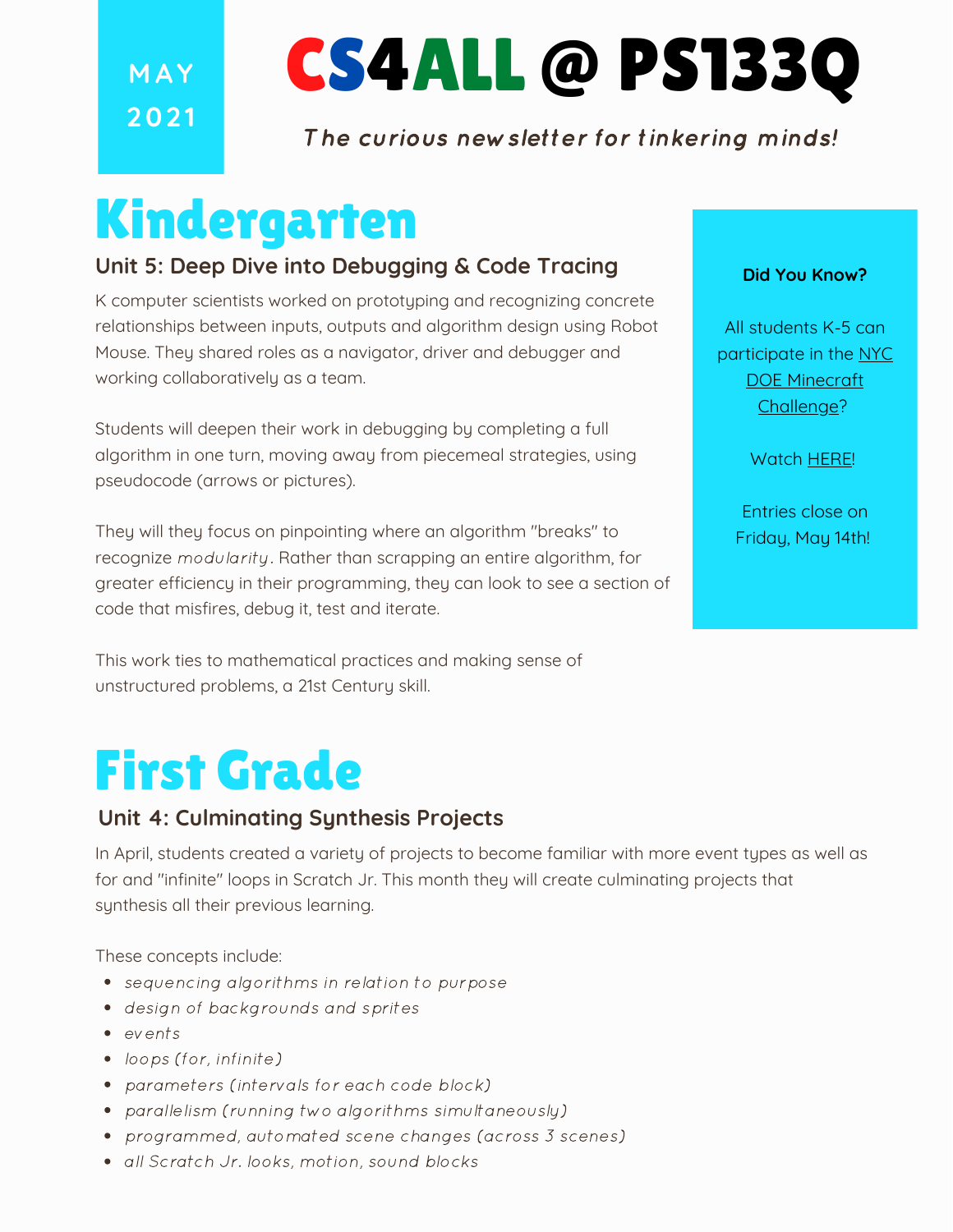# Second Grade

### **Unit 4: Impacts of Computing:** Creating PSAs for Global Change

In April, students completed Pitch Your Passion project in Google's CS First to develop a base understanding of how to advocate and publicize a something personally meaningful.

This month students will transfer that knowledge to ideate a project that focuses on one of the United Nations' Sustainable [Development](https://sdgs.un.org/goals) Goals to bring awareness and create a call to action. This will introduce students to the impacts of computing on society.

To access CS First, students must know their nycstudents.net username and password. If you have not yet, please make sure your child has this taped in a folder or saved in their browser.

# Third Grade

#### **Unit 4A: Game Design in Scratch:** Maze, Racing & Platform

Students returned to block based coding and creative computing using Google's CS First with a Game Design Unit. Students will learn to manipulate their coding concepts to create various types of games in Scratch. This month they will create a Maze, Racing and Platform Game.

In these two game design processes, computer scientists will learn about:

- events
- movement
- loops
- conditionals
- operators
- booleans

To access CS First, students must know their nycstudents.net username and password.